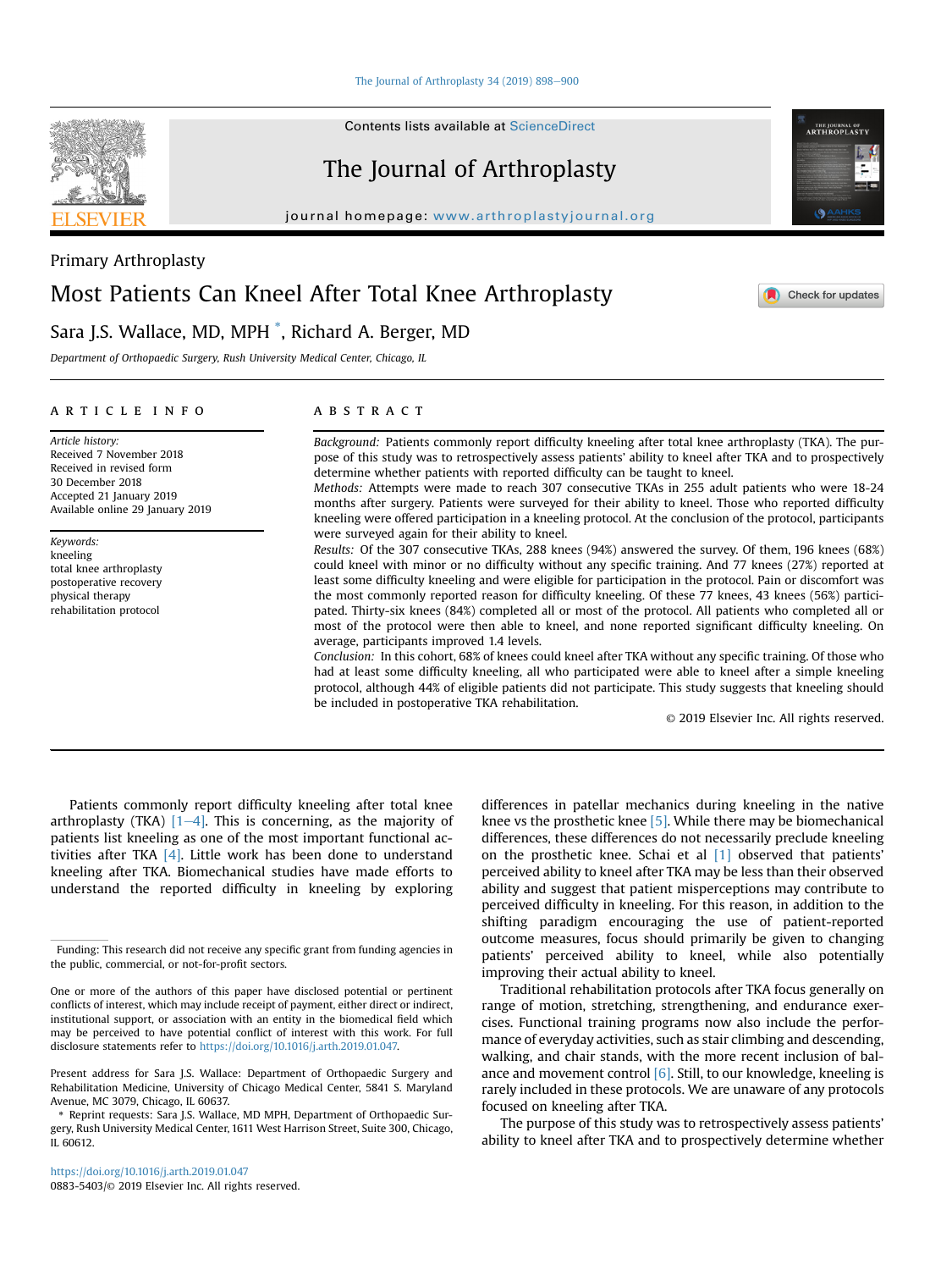patients with reported difficulty kneeling can be taught to kneel by implementing a simple kneeling protocol.

#### Materials and Methods

All TKAs were performed by a single surgeon. An anterior-based incision was used in line with the medial border of the patella and tibial tubercle. Cruciate-retaining implants were used in almost all patients, unless they did not have a competent posterior cruciate ligament, in which case a posterior-stabilized implant was used. Postoperative physical therapy was initiated immediately after surgery and continued for 6 to 9 weeks; orders did not include instruction on kneeling.

Attempts were made to reach 307 consecutive TKAs in 255 adult patients who were 18-24 months after surgery. Surgeries took place between February 2016 and July 2016. Patients were surveyed over the phone regarding their ability to kneel and were asked to choose 1 of 4 categories: no or minor difficulty, some difficulty, significant difficulty, or unable to kneel. This method of assessing kneeling ability, used in similar studies [\[2,7,8\],](#page-2-0) was modeled off a single item regarding kneeling on the Oxford Knee Score [\[9\]](#page-2-0), a scoring system which has been found to be a sensitive measure of outcomes after TKA. Those who reported some or significant difficulty kneeling or inability to kneel were invited to participate in an independent kneeling protocol over the following 6 weeks. Those who were unsure about their ability to kneel were encouraged to try kneeling and reassigned based on their experience when possible. Those who elected to participate received a copy of the consent form and protocol by email or by mail and were instructed to begin the kneeling protocol within a week (Table 1). The protocol is novel, as no validated kneeling protocols designed for postoperative rehabilitation were identified in the literature. It progresses from chair to floor in a similar manner as the protocol used by Hassaballa et al [\[10\]](#page-2-0) to study actual kneeling ability. It was thought that chair kneeling would be approachable for those with other musculoskeletal limitations and progressing from softer to more firm kneeling surfaces would allow for gradual desensitization.

Patients were emailed weekly reminders about their participation in the study. After 6 weeks, patients were contacted and surveyed again regarding completion of the protocol and ability to kneel. Patients were excluded if they had a history of hip arthroplasty within the last year, delayed wound healing or infection after TKA, revision TKA, extensor mechanism injury, or fracture after TKA. Patients who had both knees replaced sequentially within the study interval were included.

A descriptive analysis was performed using the initial survey data. As patients completed the kneeling protocol, rate of completion, complications, and changes in ability to kneel were quantified.

# Results

Ninety-four percentage of the TKAs performed during the study period were reached by phone and participated in the study (288 knees in 237 patients). Sixty-eight percentage could kneel with

Table 1 Kneeling Protocol.

| 1.1122111177.101000011 |                                                                      |
|------------------------|----------------------------------------------------------------------|
| Week 1                 | Kneel 10 min a day on the couch.                                     |
| Week 2                 | Kneel 10 min a day on a couch cushion on the floor.                  |
| Week 3                 | Kneel 10 min a day on a thin pillow on the floor or on thick carpet. |
| Week 4                 | Kneel 10 min a day on a thin carpet or rug.                          |
| Week 5                 | Kneel on the floor or on the ground outside.                         |
| Week 6                 | We will call you to see how you are doing.                           |
|                        |                                                                      |

minor or no difficulty (196 knees in 163 patients; Fig. 1). Seventyseven knees (66 patients) reported some difficulty, significant difficulty, or inability to kneel and were thus eligible for enrollment in the kneeling protocol (Fig. 1). Fifteen knees were unsure about their ability to kneel and declined when encouraged to attempt kneeling.

Of those who reported difficulty with kneeling or inability to kneel, 76% (68 knees) could kneel before TKA and 44% (37 knees) had prior surgery on the knee. The overwhelming majority expressed a desire to be able to kneel (77 knees, 84%). Reasons provided for difficulty kneeling included pain (37 knees), discomfort (15 knees), fear of damaging the implant (11 knees), stiffness (10 knees), sensitivity of the skin/scar (9 knees), and recollection of having been told not to kneel (3 knees). For 7 knees, no reason was given for difficulty with kneeling or for not kneeling.

Of the 77 knees (66 patients) who were offered enrollment in the kneeling protocol, 56% (43 knees in 38 patients) elected to participate. Eighty-four percentage of knees (36 knees in 31 patients) completed or attempted to complete the protocol. Reasons for not completing the protocol included lack of time, illness, and pain elsewhere in the body. No patients cited difficulty with kneeling as the reason for not completing the protocol. No complications were reported during participation in the protocol.

Eighty-one percentage of knees (29 knees) who completed all or most of the protocol could kneel with minor or no difficulty [\(Fig. 2\)](#page-2-0). Of the remaining 19% (7 knees), all could kneel with only some difficulty. No knees who participated were unable to kneel at the conclusion of the protocol, and none reported significant difficulty kneeling. On average, participants improved 1.4 levels (range, 0-3 level improvement).

#### **Discussion**

In our experience, while most patients participate in a structured physical therapy program after TKA, kneeling is generally not addressed. This study is consistent with prior studies  $[4]$  in that it suggests that most patients want to be able to kneel after TKA. This study also suggests that while the most patients can kneel after TKA without specific training, a significant percentage of patients may have difficulty doing so. In this study, 27% of patients reported at least some difficulty kneeling, a significant yet more modest figure than in other similar studies  $[1–3,7,10]$  $[1–3,7,10]$ . This raises a question as to why kneeling has commonly been left out of postoperative rehabilitation protocols. One prior study was identified which used a "one-off 30-minute physical therapy intervention designed to provide verbal and written information on kneeling" with similar improvement in patients' perceived ability to kneel as compared to this study, although the study involved only partial knee



Fig. 1. Reported kneeling ability 18-24 months after total knee arthroplasty.